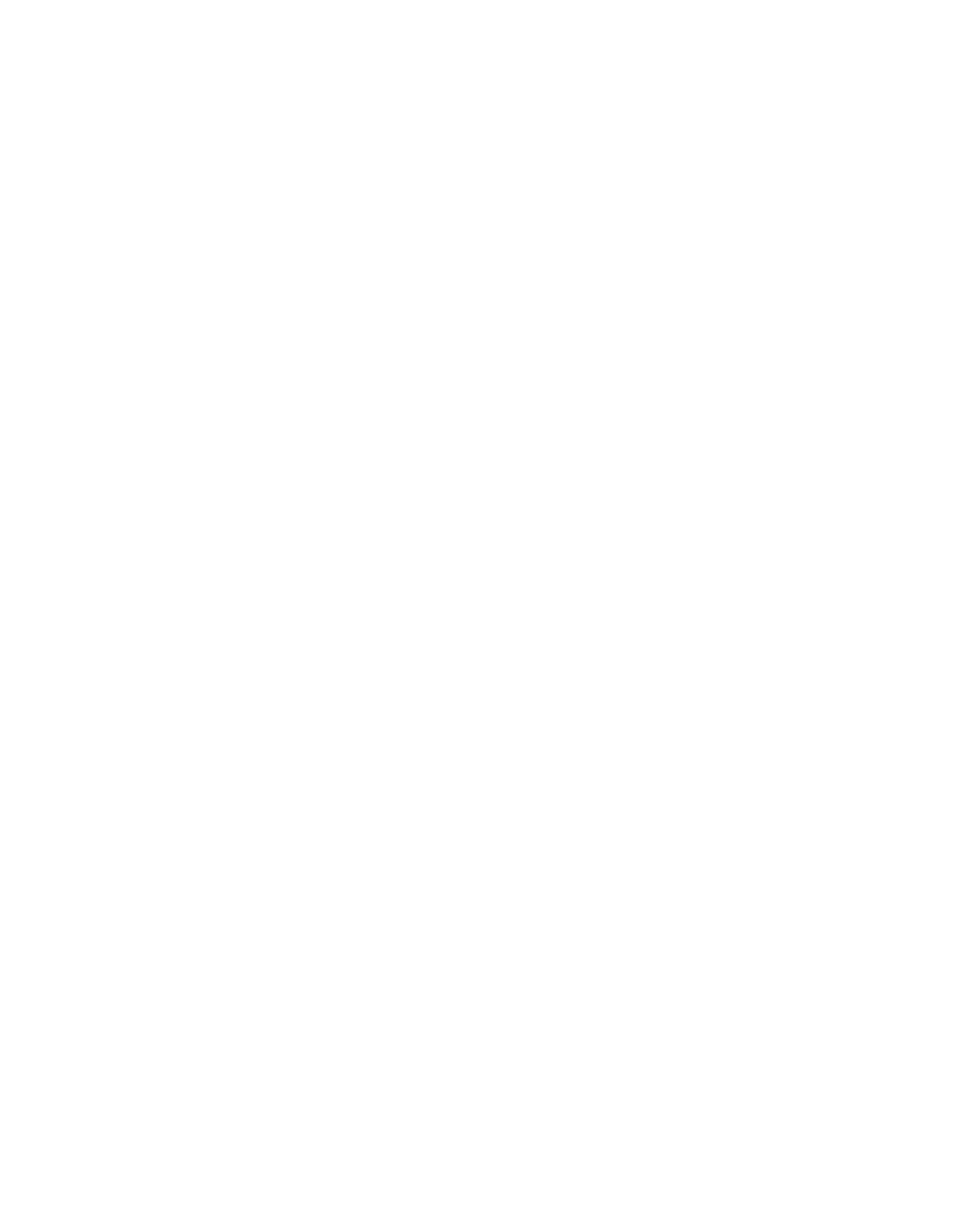# **Summary of Metropolitan New Orleans East-Bank Polders Demography and Community Resources**

By Ezra Boyd, PhD Roger Biles DisasterMap.net, LLC ezra@disastermap.net

October 20, 2014

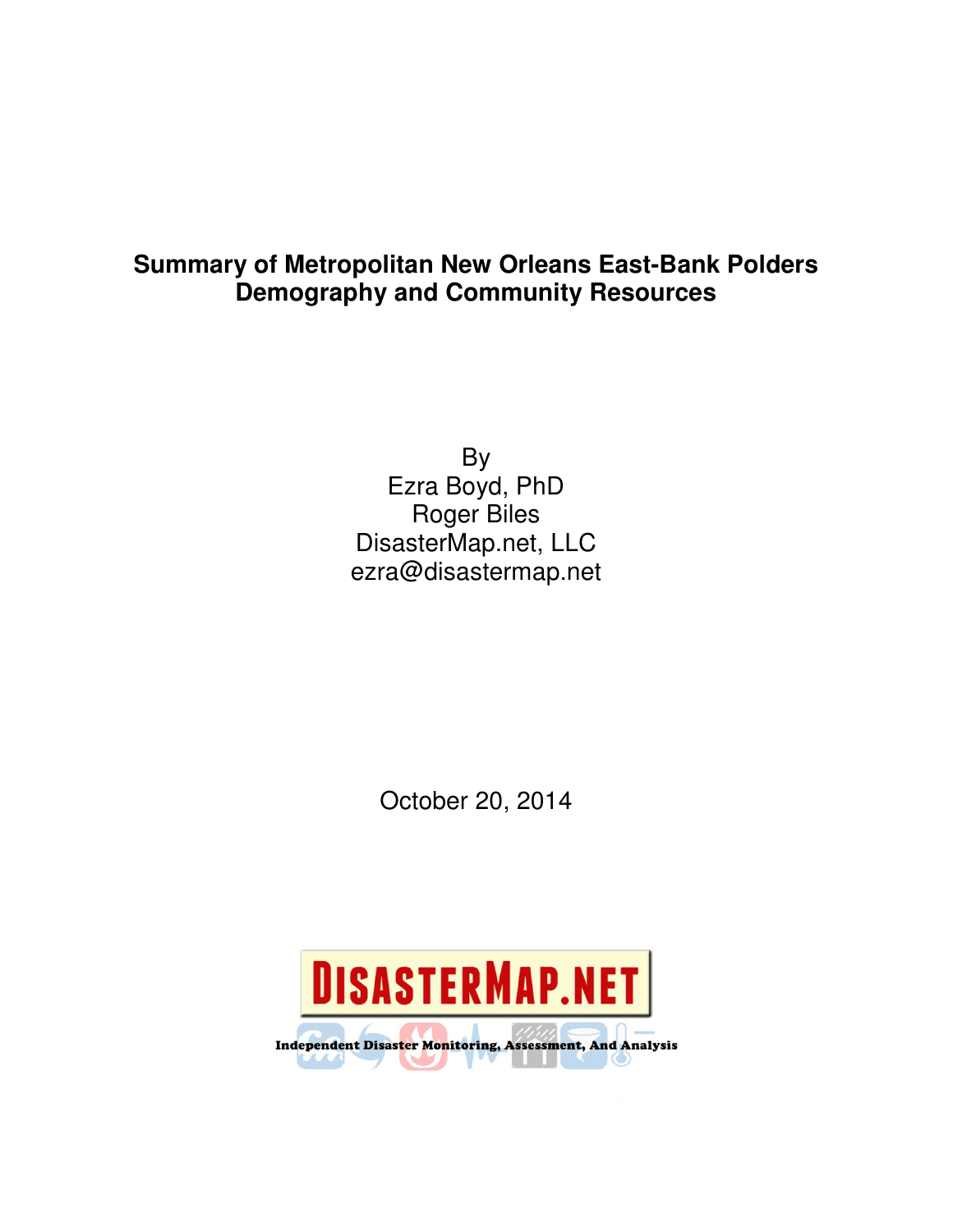# **Table of Contents**

- 1) Data and Methods
- 2) Summary of Demographic Characteristics
- 3) Summary of Community Resources
- 4) List of Data Sources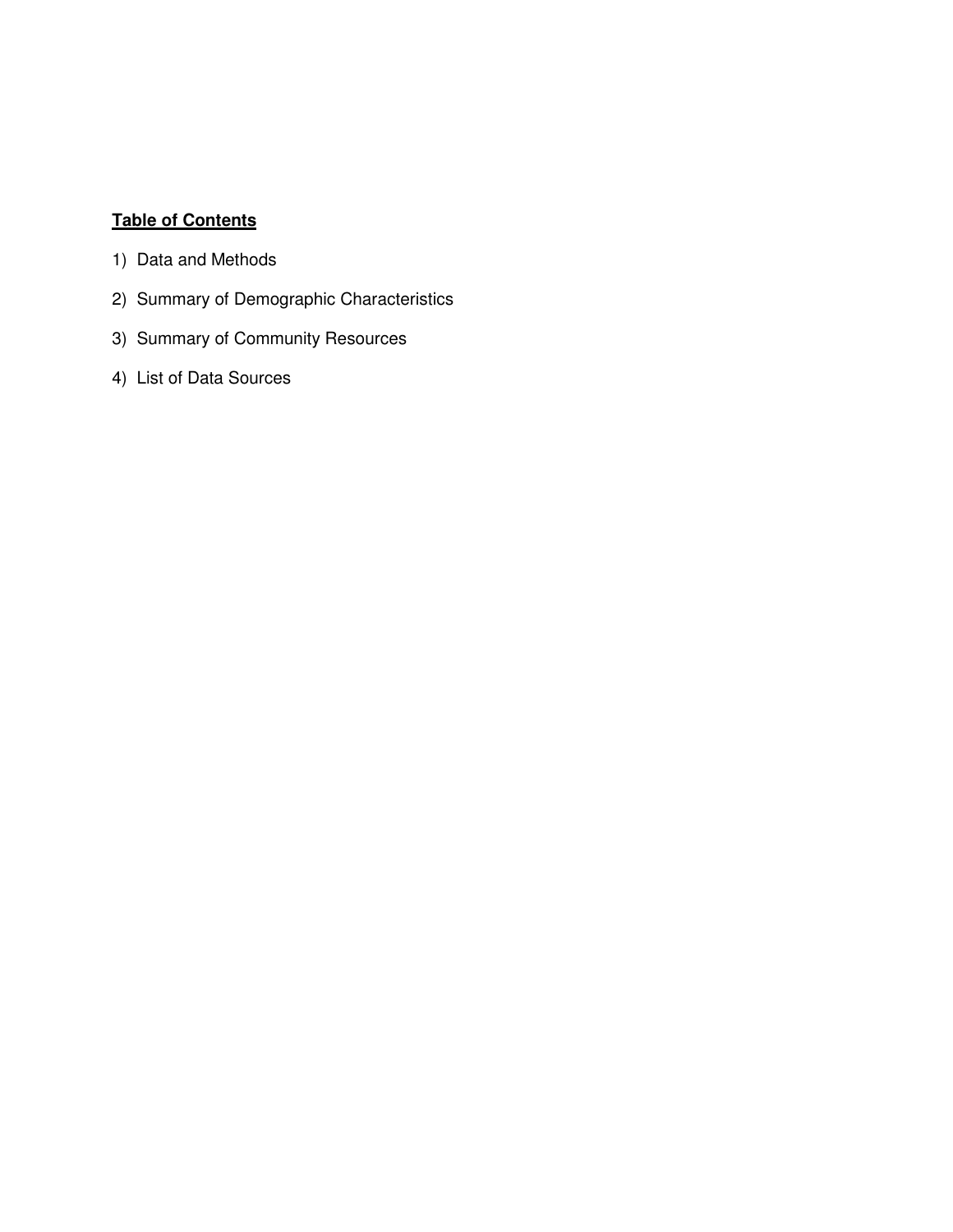## **1) Data and Methods**

This report presents a descriptive summary of the GNO East-Bank polders including select demographic attributes along with critical and essential facilities. This section describes data and methods used while the next two sections present the results. The final section provides a complete listing of data sources. In addition to the sub-basin polygons, the analysis utilized Census data at the tract level (polygons) and various point layers for facilities, such as schools, hospitals, and police stations. Naturally, the geoprocessing was slightly different for the two types of datasets, as described below.

### **Census**

The US Census Bureau provides a national level shapefile that provides basic population and housing information from the 2010 Census at the tract level. This shapefile includes attributes such as total population, population age 65 and over, total occupied housing units, etc. To summarize this data by sub-basin, the intersection of the sub-basins with the tracts was performed. Additional Census attributes, including income and disability status, from the 2012 American Community Survey were obtained a flat text files and then joined the tract shapefile using the tract FIPS code. Of note, the sub-basin boundaries did not all line up with the tract boundaries. To address this issue, the *intersection geoproprocessing algorithm* creates a layer that includes all boundaries. So for example, if a tract is crossed by a sub-basin boundary, then the output from the intersection would include two polygons that would have all the attributes of the original tract but different attributes for the two sub-basins. After the intersection, the Census attributes were allocated proportional to area by multiplying the original value by the area of the new polygon divided by the area of the original tract. Following this step, the attributes were exported to Excel and then Pivot Tables was used to summarize the Census attributes by Subbasins (see the tables in the next section.)

#### **Critical and Essential Facilities**

Since facilities were included in point datasets, the steps for the facilities layers was much simpler. First a *spatial join* was used to join the sub-basins attributes to the point layers, and then the attribute table was exported into Excel to create summary tables.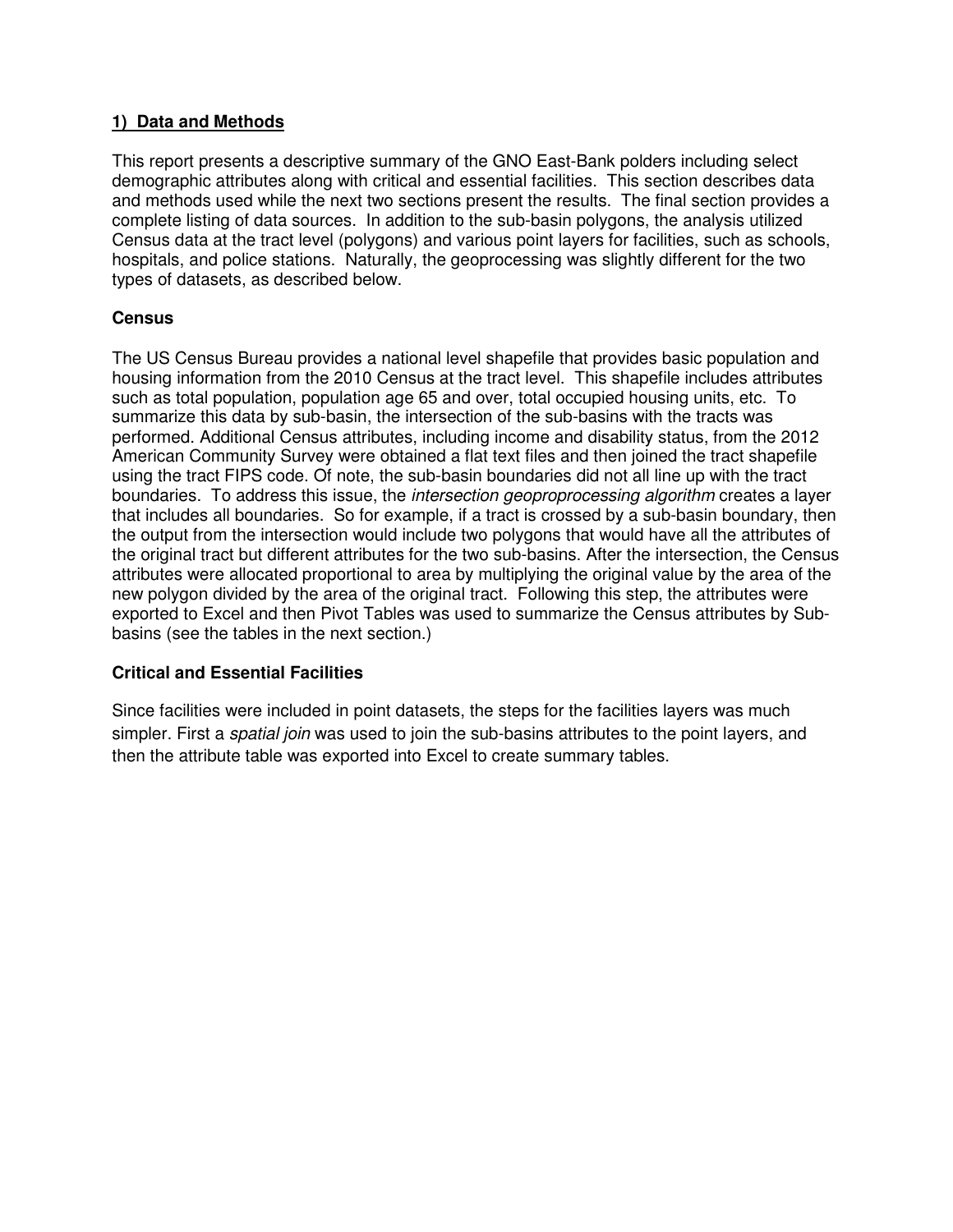

Figure 1: The Census tract boundaries (solid black line) and the sub-basin boundaries (purple dashed line.)



Figure 2: The intersection of the tracts and sub-basins. Each polygon feature is color coded by the sub-basin.



Figure 3: The police and fire stations with the sub-basin boundaries. The points are color coded by sub-basin.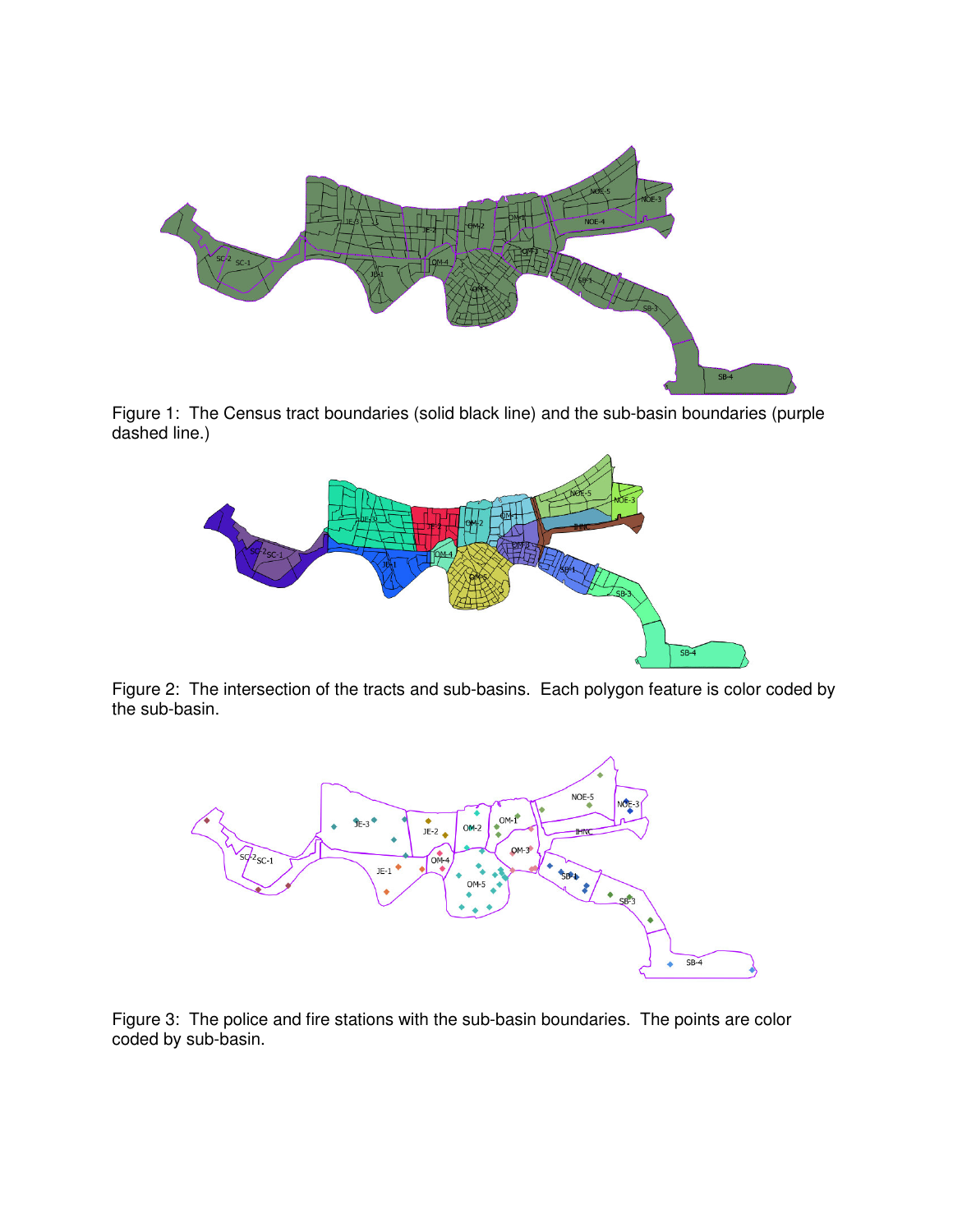# **2) Census Data**

This section provides summaries of basic 2010 Census attributes for each of the sub-basins. It includes tables for population, housing, and income/poverty.

The last section provides details on the sources and definition of each Census attribute.

**Population:** The table below lists the total population, the population 18 and under, and the population 65 and over for each of the sub-basins.

| <b>Sub-Basin</b>   | <b>Total Population</b> | Population 18 and<br><b>Under</b> | <b>Population 65 and Over</b> |
|--------------------|-------------------------|-----------------------------------|-------------------------------|
| <b>IHNC</b>        | 2,702                   | 715                               | 279                           |
| $JE-1$             | 41,427                  | 7,752                             | 6,856                         |
| $JE-2$             | 58,444                  | 10,405                            | 10,231                        |
| $JE-3$             | 133,613                 | 28,935                            | 19,725                        |
| NOE-3              | 7,468                   | 1,966                             | 705                           |
| NOE-4              | 433                     | 75                                | 70                            |
| NOE-5              | 54,814                  | 15,546                            | 4,615                         |
| $OM-1$             | 28,978                  | 6,279                             | 3,853                         |
| $OM-2$             | 16,810                  | 3,371                             | 1,898                         |
| $OM-3$             | 38,916                  | 8,397                             | 4,870                         |
| OM-4               | 10,385                  | 2,213                             | 1,704                         |
| $OM-5$             | 135,171                 | 21,936                            | 14,509                        |
| $SB-1$             | 17,399                  | 4,396                             | 1,722                         |
| $SB-3$             | 17,310                  | 4,583                             | 1,415                         |
| $SB-4$             | 8,232                   | 1,917                             | 1,067                         |
| $SC-1$             | 8,438                   | 2,360                             | 696                           |
| SC-2               | 17,585                  | 4,717                             | 1,727                         |
| <b>Grand Total</b> | 598,125                 | 125,562                           | 75,941                        |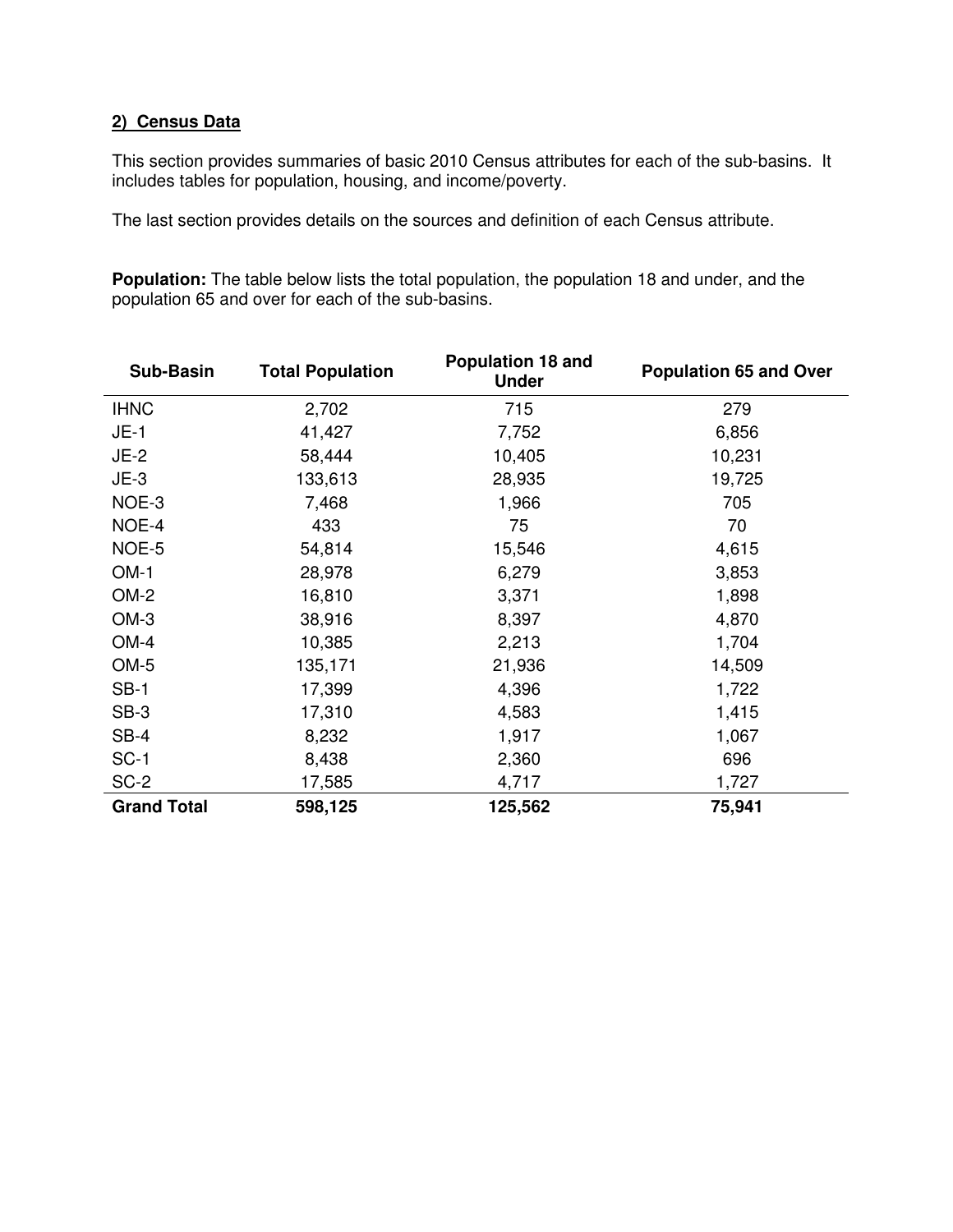**Housing:** The table below lists the total households, the total housing units, the total occupied housing units, the owner occupied housing units, and the renter occupied housing units for each of the sub-basins.

| <b>Sub-Basin</b>   | <b>Total</b><br><b>Households</b> | <b>Total</b><br><b>Housing</b><br><b>Units</b> | Occupied<br><b>Housing</b><br><b>Units</b> | Owner<br>Occupied<br><b>Housing Units</b> | Renter<br>Occupied<br><b>Housing Units</b> |
|--------------------|-----------------------------------|------------------------------------------------|--------------------------------------------|-------------------------------------------|--------------------------------------------|
| <b>IHNC</b>        | 1,013                             | 1,384                                          | 1,013                                      | 560                                       | 453                                        |
| $JE-1$             | 18,626                            | 20,658                                         | 18,626                                     | 11,045                                    | 7,581                                      |
| $JE-2$             | 27,113                            | 30,260                                         | 27,113                                     | 14,769                                    | 12,344                                     |
| $JE-3$             | 52,225                            | 57,383                                         | 52,225                                     | 33,755                                    | 18,470                                     |
| NOE-3              | 2,262                             | 2,665                                          | 2,262                                      | 1,334                                     | 928                                        |
| NOE-4              | 176                               | 239                                            | 176                                        | 38                                        | 138                                        |
| NOE-5              | 19,754                            | 25,769                                         | 19,754                                     | 11,374                                    | 8,380                                      |
| $OM-1$             | 11,896                            | 15,749                                         | 11,896                                     | 7,187                                     | 4,709                                      |
| OM-2               | 7,369                             | 9,378                                          | 7,369                                      | 4,963                                     | 2,406                                      |
| $OM-3$             | 16,781                            | 25,114                                         | 16,781                                     | 7,447                                     | 9,334                                      |
| $OM-4$             | 4,473                             | 5,018                                          | 4,473                                      | 2,990                                     | 1,483                                      |
| OM-5               | 60,117                            | 80,605                                         | 60,117                                     | 22,808                                    | 37,309                                     |
| $SB-1$             | 6,582                             | 9,530                                          | 6,582                                      | 3,671                                     | 2,911                                      |
| $SB-3$             | 6,277                             | 7,749                                          | 6,277                                      | 4,590                                     | 1,686                                      |
| $SB-4$             | 3,012                             | 3,988                                          | 3,012                                      | 2,636                                     | 376                                        |
| $SC-1$             | 2,953                             | 3,137                                          | 2,953                                      | 2,214                                     | 739                                        |
| SC-2               | 6,254                             | 6,634                                          | 6,254                                      | 4,975                                     | 1,279                                      |
| <b>Grand Total</b> | 246,883                           | 305,260                                        | 246,883                                    | 136,356                                   | 110,527                                    |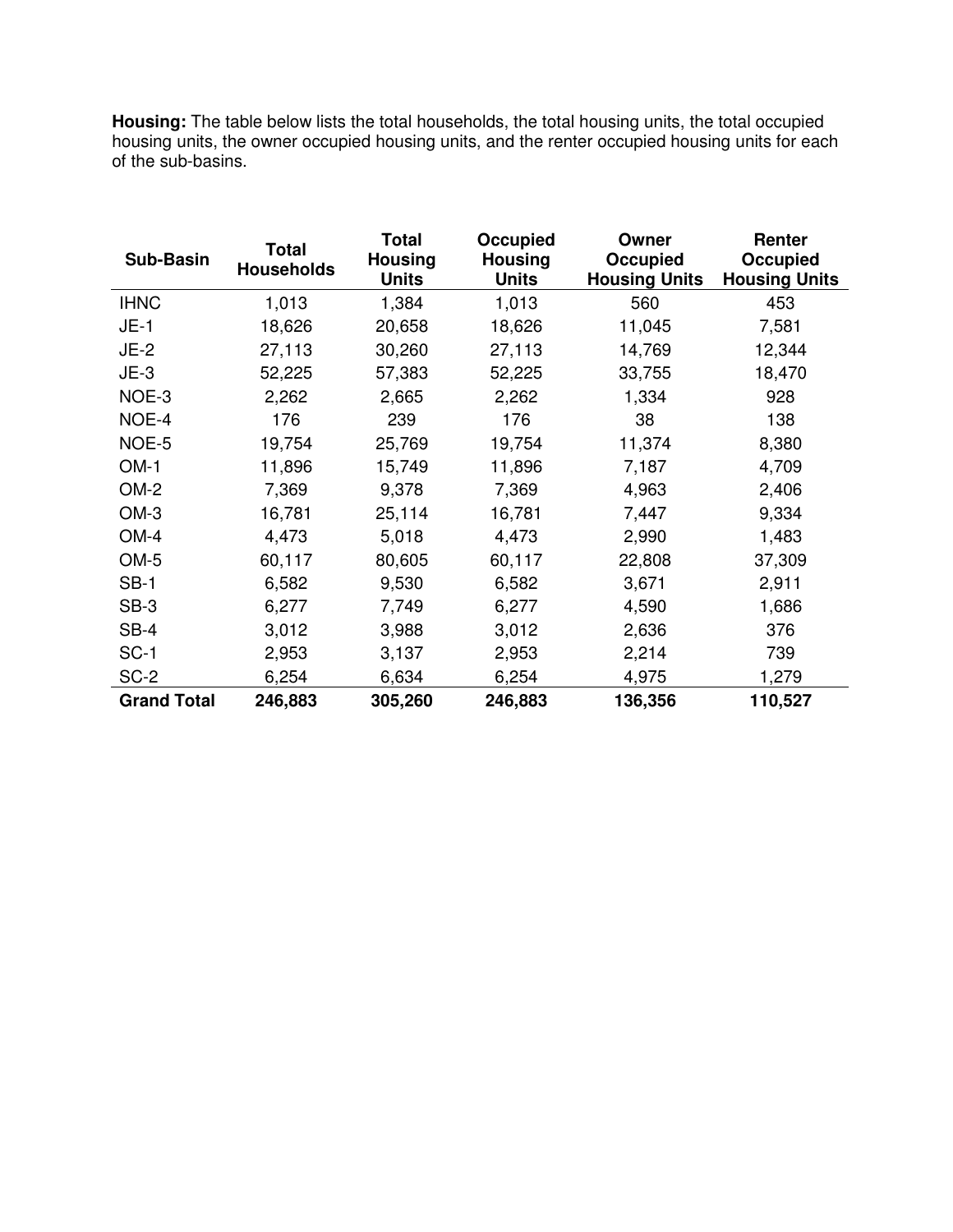**Total Income:** The table below lists the estimated total personal income for each of the subbasins.

Note: The total income for each tract was estimated based on breakdowns for the tract for certain income levels and is only an estimate.

| <b>Sub-Basins</b>  | <b>Total Income</b> |
|--------------------|---------------------|
| <b>IHNC</b>        | \$35,348,638        |
| $JE-1$             | \$1,043,494,111     |
| <b>JE-2</b>        | \$1,780,147,807     |
| $JE-3$             | \$3,380,059,820     |
| NOE-3              | \$98,270,500        |
| NOE-4              | \$983,551           |
| NOE-5              | \$694,783,409       |
| $OM-1$             | \$584,157,233       |
| $OM-2$             | \$613,099,230       |
| $OM-3$             | \$610,828,646       |
| OM-4               | \$396,233,041       |
| $OM-5$             | \$3,737,326,716     |
| $SB-1$             | \$269,192,641       |
| $SB-3$             | \$276,279,060       |
| SB-4               | \$87,874,048        |
| $SC-1$             | \$206,500,466       |
| SC-2               | \$311,309,069       |
| <b>Grand Total</b> | \$14,125,887,986    |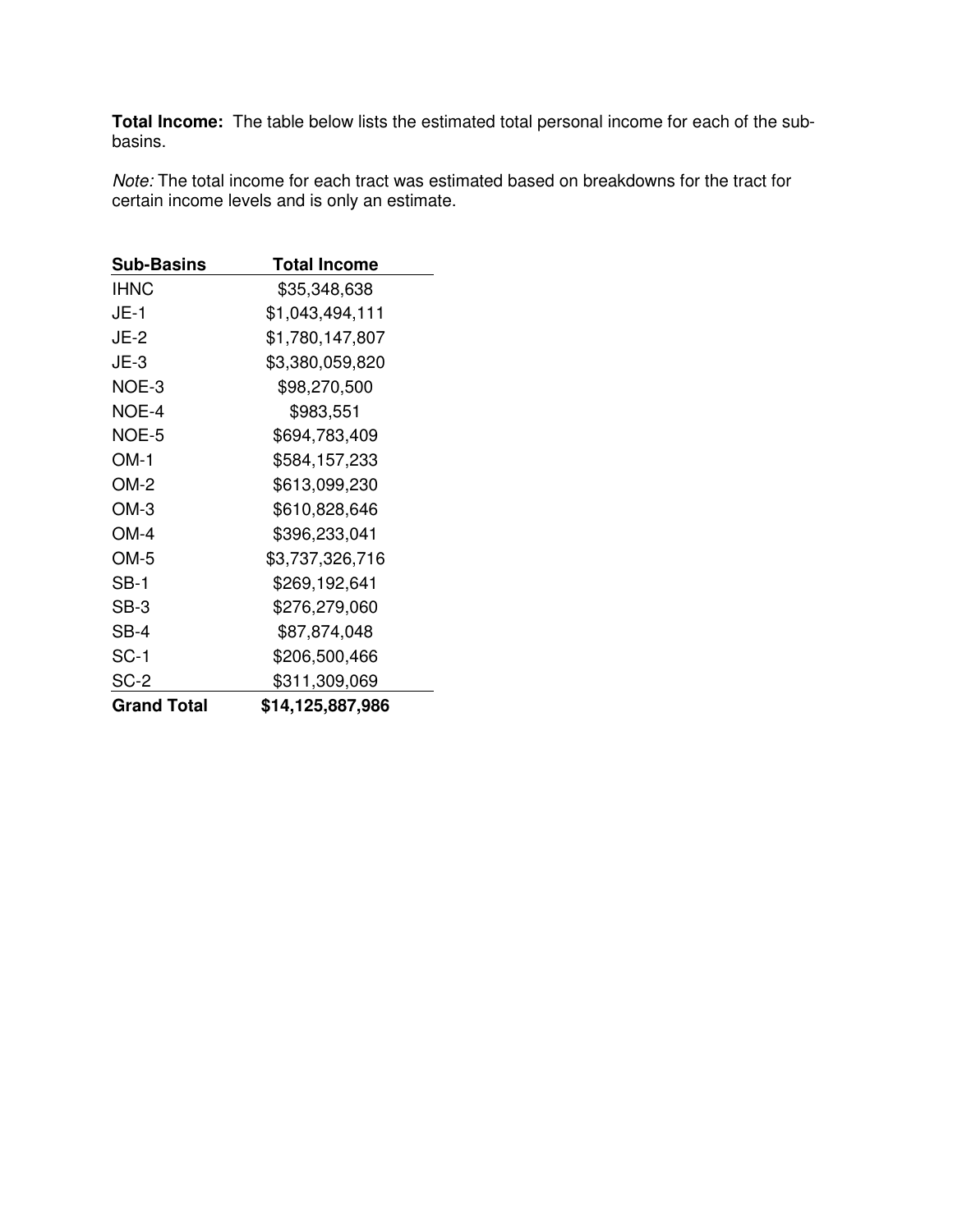**Poverty and Disability:** The table below lists the total number of persons with income below the poverty rate and the total number of people who reported a disability for each of the subbasins.

| <b>Sub-Basins</b>  | <b>Total Number of Persons in</b><br><b>Poverty</b> | <b>Total Number of Persons with</b><br><b>Disabilities</b> |
|--------------------|-----------------------------------------------------|------------------------------------------------------------|
| <b>IHNC</b>        | 707                                                 | 281                                                        |
| $JE-1$             | 4,154                                               | 5,816                                                      |
| $JE-2$             | 6,999                                               | 6,292                                                      |
| $JE-3$             | 15,922                                              | 17,298                                                     |
| NOE-3              | 2,962                                               | 779                                                        |
| NOE-4              | 40                                                  | 28                                                         |
| NOE-5              | 12,244                                              | 5,051                                                      |
| $OM-1$             | 6,681                                               | 4,330                                                      |
| OM-2               | 993                                                 | 1,240                                                      |
| $OM-3$             | 13,012                                              | 6,226                                                      |
| $OM-4$             | 915                                                 | 994                                                        |
| OM-5               | 34,179                                              | 16,563                                                     |
| $SB-1$             | 3,653                                               | 1,985                                                      |
| SB-3               | 1,567                                               | 1,636                                                      |
| $SB-4$             | 1,058                                               | 1,048                                                      |
| $SC-1$             | 834                                                 | 937                                                        |
| SC-2               | 1,425                                               | 1,814                                                      |
| <b>Grand Total</b> | 107,345                                             | 72,318                                                     |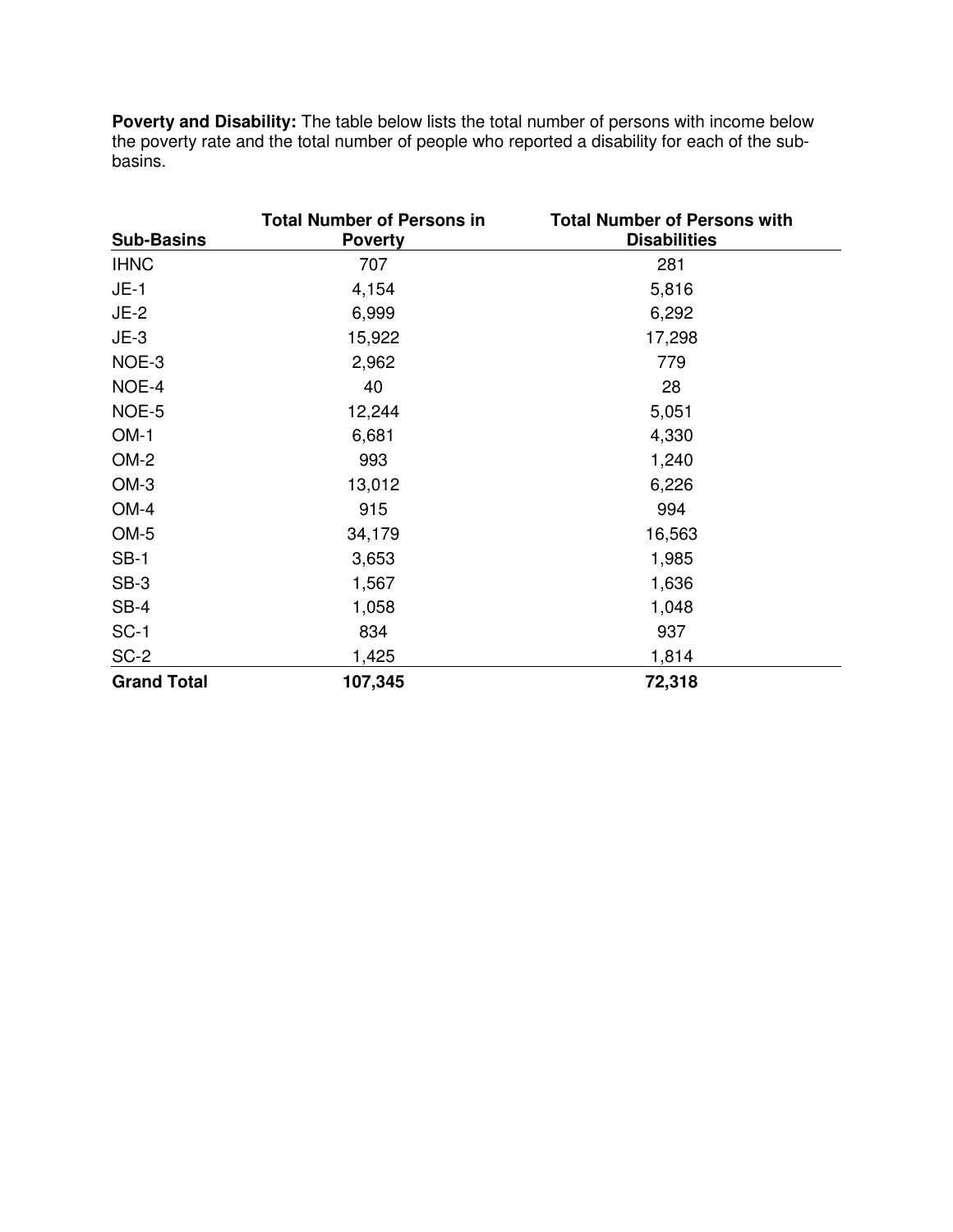## **3) Critical and Essential Facilities**

This section summarizes the various types of critical and essential facilities by each sub-basin. For each type of facility, such as hospital or school, the tables below list the number of facilities within each sub-basin.

The last section provides details on the sources and definition of each type of facility.

**State Owned Lands:** The table below lists the total number of properties owned by the state of Louisiana for each the sub-basins.

Note: This "catch-all" layer that includes all state owned properties, including hospitals, colleges, parks, etc. So this table partially overlaps with other tables.

| <b>Sub-Basins</b>  | <b>Total Number of</b><br><b>State Owned Lands</b> |
|--------------------|----------------------------------------------------|
| <b>IHNC</b>        |                                                    |
| $JE-1$             | 7                                                  |
| $JE-2$             | 2                                                  |
| $JE-3$             | $\overline{2}$                                     |
| NOE-3              | $\overline{2}$                                     |
| NOE-4              |                                                    |
| NOE-5              | 4                                                  |
| $OM-1$             | 6                                                  |
| $OM-2$             | 6                                                  |
| $OM-3$             | 5                                                  |
| OM-4               | 1                                                  |
| OM-5               | 23                                                 |
| $SB-1$             | 4                                                  |
| SB-3               | 1                                                  |
| $SB-4$             | $\overline{2}$                                     |
| SC-1               | 1                                                  |
| $SC-2$             |                                                    |
| <b>Grand Total</b> | 66                                                 |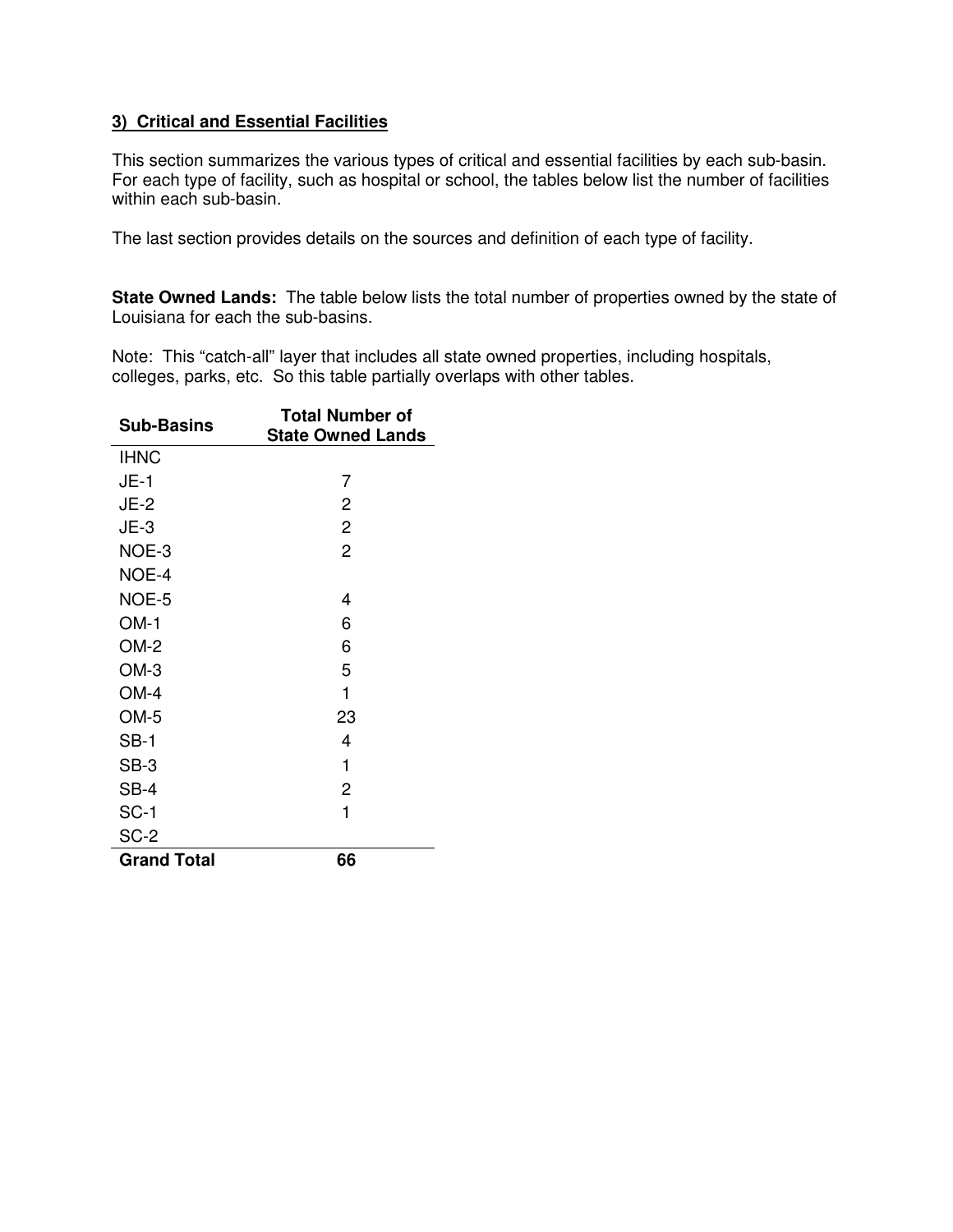**Hospitals and Adult Care Facilities:** The table below lists the total number of hospitals and adult care facilities for each the sub-basins. Adult Care facilities include Adult Day Health Cares, Hospices, Nursing Homes, and Traumatic Brain Injury Facilities.

| <b>Sub-Basins</b>  | <b>Total Number of</b><br><b>Hospitals</b> | <b>Total Number of</b><br><b>Adult Care Facilities</b> |
|--------------------|--------------------------------------------|--------------------------------------------------------|
| <b>IHNC</b>        |                                            |                                                        |
| $JE-1$             | 5                                          | 16                                                     |
| $JE-2$             | 1                                          | 9                                                      |
| $JE-3$             | 6                                          | 33                                                     |
| NOE-3              |                                            | $\overline{2}$                                         |
| NOE-4              |                                            | $\overline{2}$                                         |
| NOE-5              | 3                                          | 12                                                     |
| $OM-1$             |                                            | 3                                                      |
| OM-2               |                                            | 1                                                      |
| $OM-3$             |                                            | 8                                                      |
| $OM-4$             | 1                                          | 8                                                      |
| OM-5               | 10                                         | 35                                                     |
| $SB-1$             | 1                                          | 5                                                      |
| $SB-3$             |                                            | $\overline{2}$                                         |
| $SB-4$             |                                            | $\overline{c}$                                         |
| $SC-1$             |                                            |                                                        |
| SC-2               |                                            | 3                                                      |
| <b>Grand Total</b> | 27                                         | 141                                                    |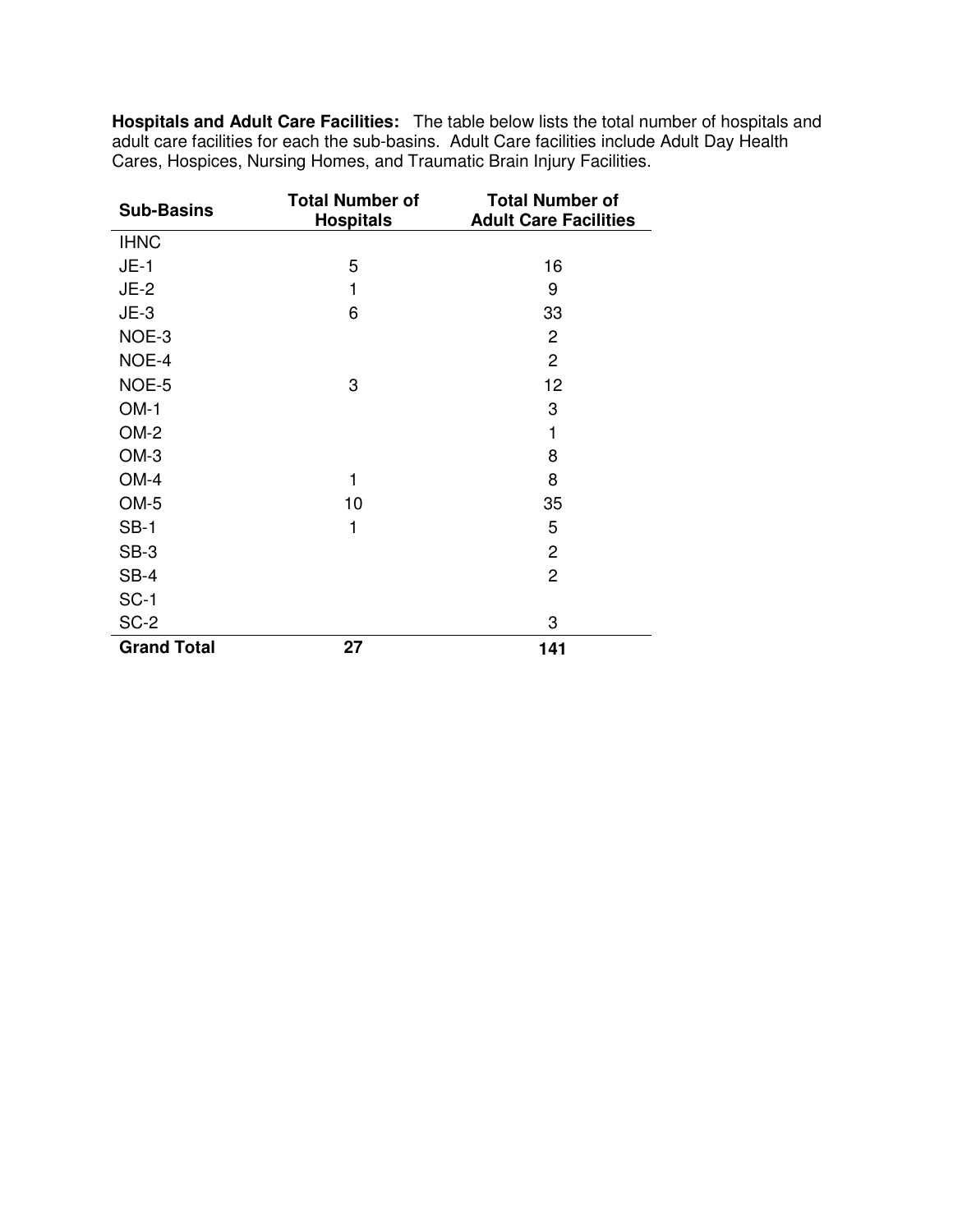**Schools and Colleges**: The table below lists the total number of schools (pre-K through12) and colleges (universities, community colleges, and technical colleges) for each the sub-basins.

| <b>Sub-Basins</b>  | <b>Total Number of</b><br><b>Schools</b> | <b>Total Number of</b><br><b>Colleges</b> |
|--------------------|------------------------------------------|-------------------------------------------|
| <b>IHNC</b>        |                                          |                                           |
| $JE-1$             | 15                                       | 1                                         |
| $JE-2$             | 17                                       |                                           |
| $JE-3$             | 38                                       |                                           |
| NOE-3              | $\overline{c}$                           |                                           |
| NOE-4              |                                          |                                           |
| NOE-5              | 20                                       |                                           |
| $OM-1$             | 14                                       | 3                                         |
| $OM-2$             | $\overline{7}$                           | 1                                         |
| $OM-3$             | 28                                       | 1                                         |
| $OM-4$             | 5                                        |                                           |
| $OM-5$             | 99                                       | 4                                         |
| $SB-1$             | 17                                       | 1                                         |
| $SB-3$             | 8                                        |                                           |
| $SB-4$             | 5                                        |                                           |
| $SC-1$             |                                          |                                           |
| SC-2               | 11                                       |                                           |
| <b>Grand Total</b> | 286                                      | 11                                        |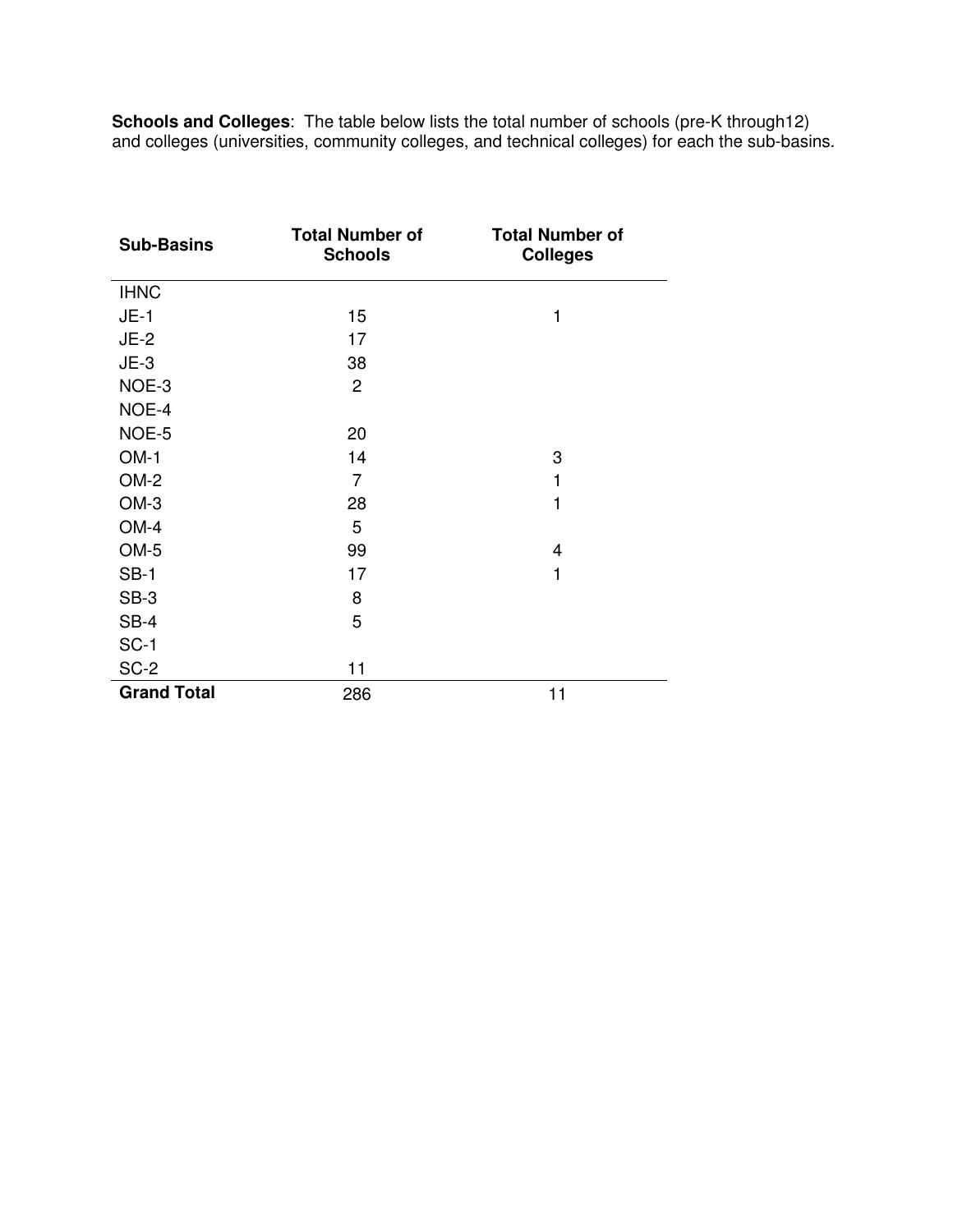**Child Care Facilities and Day Care Facilities:** The table below lists the total number of childcare facilities (After-School Care, Day Care, Nursery School, Preschool, etc.) and day care (such as pre-school, head start, and early learning centers) for each the sub-basins.

| <b>Sub-Basins</b>  | <b>Total Number of Day Care</b><br><b>Facilities</b> | <b>Total Number of Child Care</b><br><b>Facilities</b> |
|--------------------|------------------------------------------------------|--------------------------------------------------------|
| <b>IHNC</b>        |                                                      |                                                        |
| $JE-1$             | 3                                                    | 21                                                     |
| $JE-2$             | 6                                                    | 29                                                     |
| $JE-3$             | $\overline{\mathbf{4}}$                              | 46                                                     |
| NOE-3              |                                                      | 1                                                      |
| NOE-4              |                                                      |                                                        |
| NOE-5              |                                                      | $\overline{4}$                                         |
| $OM-1$             |                                                      | 4                                                      |
| OM-2               |                                                      | $\overline{2}$                                         |
| $OM-3$             |                                                      | 11                                                     |
| $OM-4$             | 1                                                    | 4                                                      |
| OM-5               | 3                                                    | 52                                                     |
| $SB-1$             |                                                      |                                                        |
| $SB-3$             |                                                      |                                                        |
| $SB-4$             |                                                      |                                                        |
| $SC-1$             | 1                                                    |                                                        |
| SC-2               | 6                                                    | 9                                                      |
| <b>Grand Total</b> | 24                                                   | 185                                                    |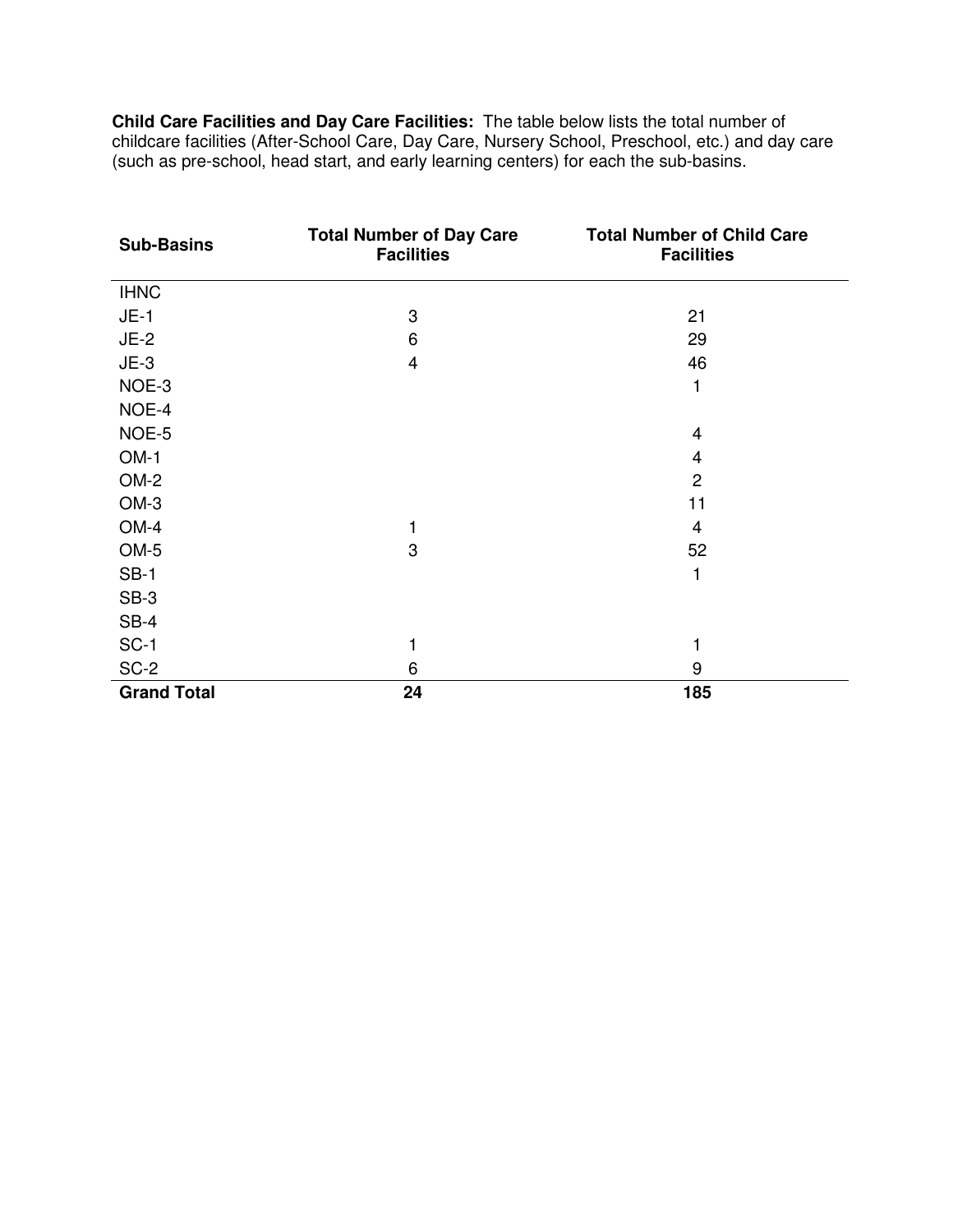**Law Enforcement and Fire Stations:** The table below lists the total number of law enforcement facilities (police, sheriff, and state police stations) and fire stations for each the sub-basins.

| <b>Sub-Basins</b>  | <b>Total Number of Fire</b><br><b>Stations</b> | <b>Total Number of Police</b><br><b>Stations</b> |
|--------------------|------------------------------------------------|--------------------------------------------------|
| <b>IHNC</b>        |                                                |                                                  |
| $JE-1$             | $\overline{4}$                                 |                                                  |
| $JE-2$             | $\overline{2}$                                 |                                                  |
| $JE-3$             | $\overline{4}$                                 | $\overline{c}$                                   |
| NOE-3              | $\overline{c}$                                 |                                                  |
| NOE-4              |                                                |                                                  |
| NOE-5              | 3                                              |                                                  |
| $OM-1$             | $\overline{c}$                                 |                                                  |
| $OM-2$             | 3                                              |                                                  |
| $OM-3$             | 5                                              |                                                  |
| $OM-4$             | $\overline{c}$                                 |                                                  |
| $OM-5$             | 12                                             | 5                                                |
| $SB-1$             | 5                                              |                                                  |
| $SB-3$             | 3                                              |                                                  |
| $SB-4$             | $\overline{c}$                                 |                                                  |
| $SC-1$             |                                                |                                                  |
| $SC-2$             | 3                                              |                                                  |
| <b>Grand Total</b> | 52                                             | 11                                               |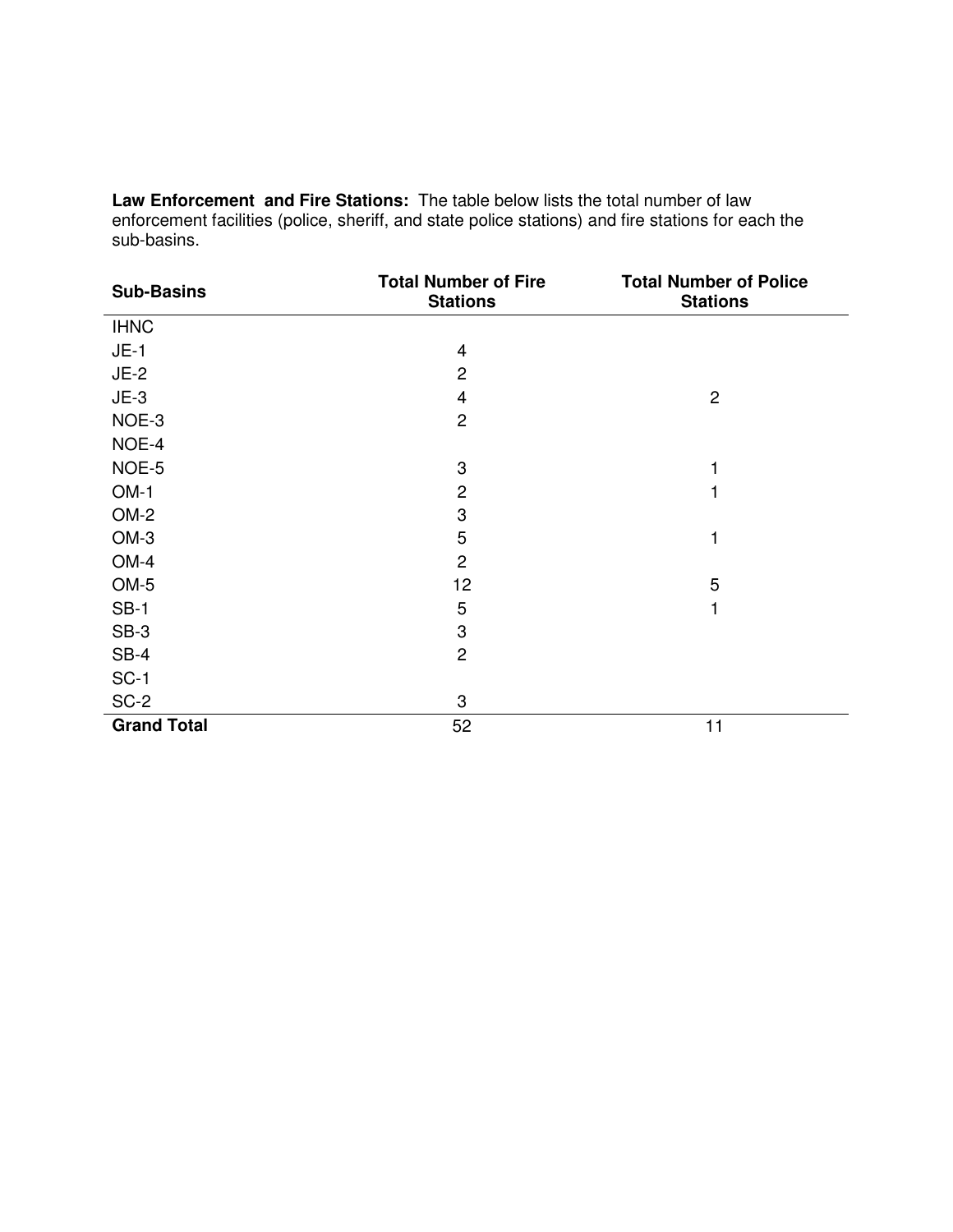#### **4) Sources**

#### **Sub-Basin Polygons**

A map of sub-basins was obtained from the IPET report as a plain graphic file. This image was provided by the client along with a spatial layer (.kml format) depicting the sub-basin boundaries as line features. Using these, a polygon layer (shapefile) was manually drawn with snapping enabled, which snapped the vertices of the polygon layer to the vertices of the line features.

#### **Population Attributes**

Population and Housing

The 2010 Census Demographic Profile 1 was obtained in shapefile format from the Census website. It included attributes on population (population, 18 years and over, population 65 years) and housing (housing units, occupancy, etc.) https://www.census.gov/geo/maps-data/data/tiger-data.html

Income, Poverty, and Disability Census 2008-2012 American Community Survey: American Community Survey 5-Year Estimates — 2008 - 2012 Detailed Tables: join geography from the TIGER/Line Shapefiles to the 2008-2012 American Community Survey 5-year estimates.

https://www.census.gov/geo/maps-data/data/tiger-data.html

#### **Community Assets**

Police and Fire Stations

A listing of 73 police, sheriffs, state police, and fire stations was compiled by the authors using local government websites and Google Maps. The list was geocoded using the Google Maps services via the MMQGIS plugin in QGIS.

The following facilities datasets were obtained from the 2007 La RS/GIS DVD. Note includes 87 that have closed due to Hurricane Katrina.

Schools (2007) Schools in the State of Louisiana, Geographic NAD83, LDHH LDOE (2007) [schools\_ldoe\_2006\_07\_LDHH\_2007]

Colleges (2006) Colleges in the State of Louisiana, Geographic NAD83, LDHH (2006) [colleges\_06\_07\_full\_ldoe\_LDHH\_2006]

Hospitals (2007) Hospitals in the state of Louisiana, Geographic NAD83, LDHH (2007) [hospitals 06\_07\_pub\_LDHH\_2007]